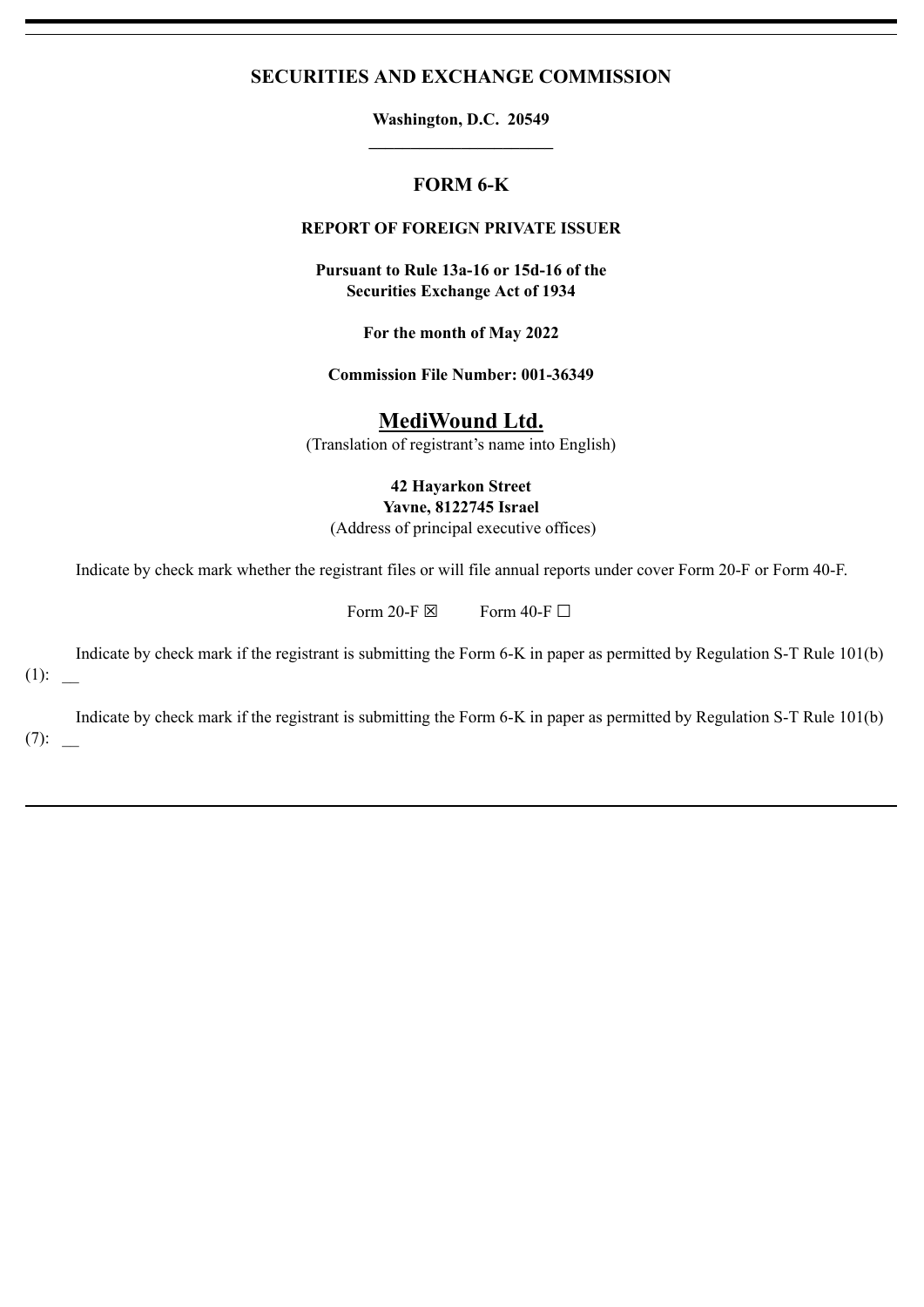#### **EXPLANATORY NOTE**

On May 17, 2022, MediWound Ltd. (the "Company") issued a press release entitled "MediWound Announces CEO Transition". A copy of this press release is attached to this Form 6-K as Exhibit 99.1.

The content of this report on Form 6-K (including the information contained in Exhibit 99.1, but excluding quotes of senior management of the Company) is hereby incorporated by reference into the Company's Registration Statements on Form S-8 filed with the SEC on April 28, 2014, March 24, 2016, March 19, 2018, March 25, 2019, February 25, 2020 and May 15, 2021 (Registration Nos. No. 333-195517, 333-210375, 333-223767, 333-195517, 333-210375, 333-230487, 333-236635 and 333-255784, respectively) and on Form F-3 filed with the SEC on March 25, 2019 (Registration No. 333-230490).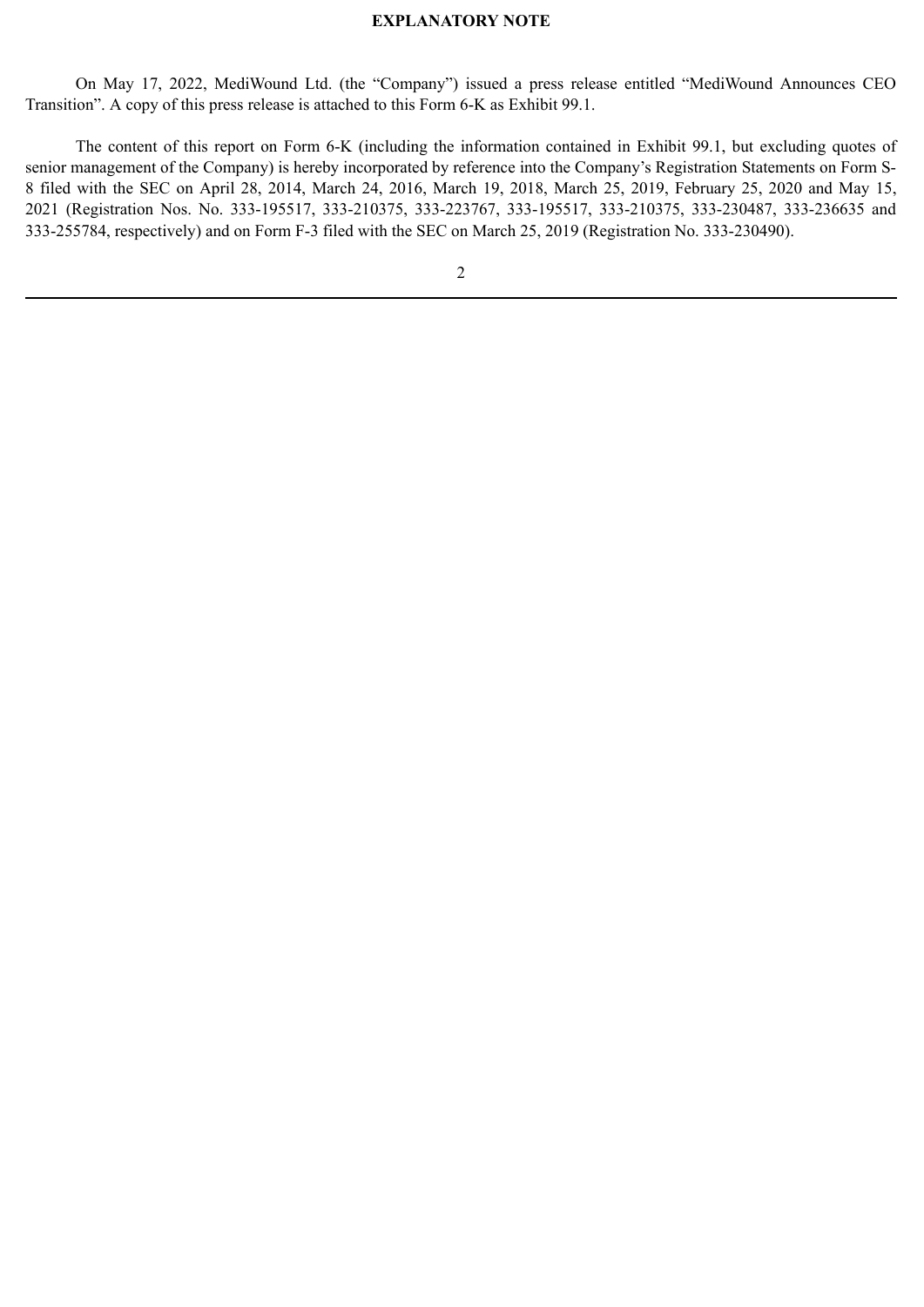#### **SIGNATURE**

Pursuant to the requirements of the Securities Exchange Act of 1934, the registrant has duly caused this report to be signed on its behalf by the undersigned, thereunto duly authorized.

MEDIWOUND LTD.

Date: May 17, 2022 By: /s/ Boaz Gur-Lavie

Name: Boaz Gur-Lavie Title: Chief Financial Officer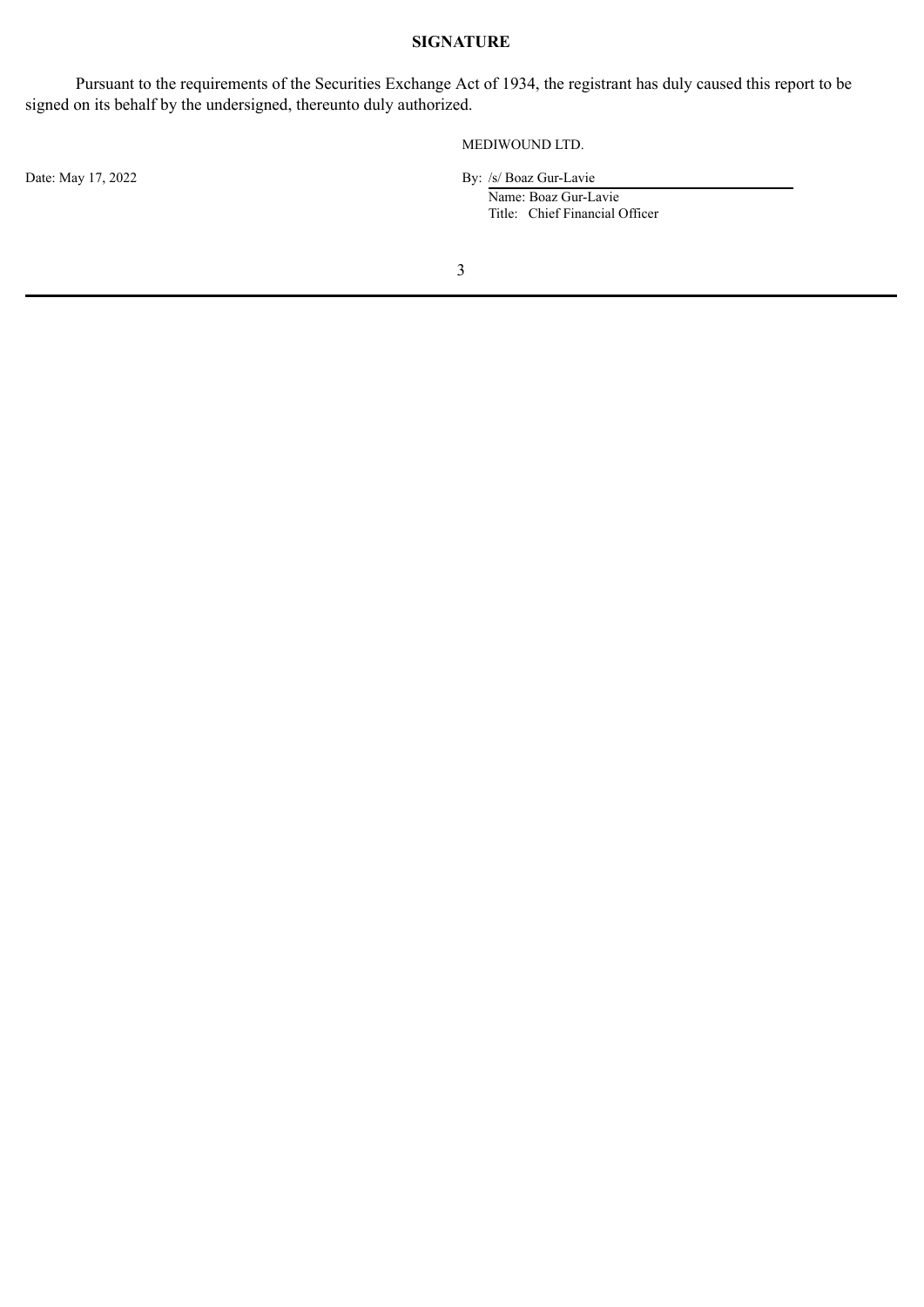#### **EXHIBIT INDEX**

The following exhibit is filed as part of this Form 6-K:

Exhibit [99.1](#page-4-0) **Description** Press release dated May 17, 2022 titled ["MediWound](#page-4-0) Announces CEO Transition".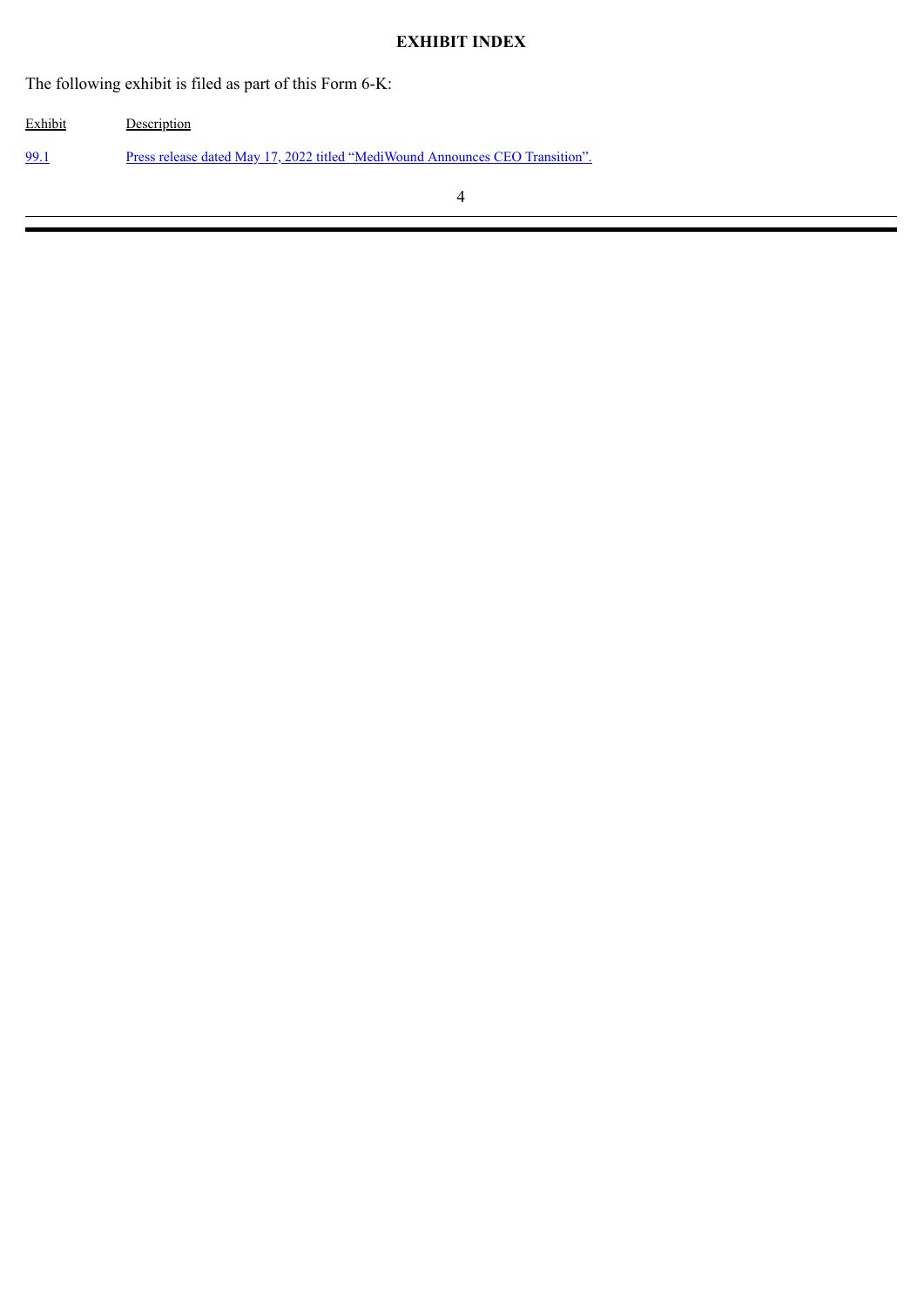<span id="page-4-0"></span>

#### **MediWound Announces CEO Transition**

*Ofer Gonen, current Board member and CEO of Clal Biotechnology Industries Ltd., appointed as New CEO – Effective June 30*

*Will replace current CEO Sharon Malka, who will join the Board of Directors*

**YAVNE, Israel, May 17, 2022** -- MediWound Ltd. (Nasdaq: MDWD), a fully-integrated biopharmaceutical company focused on next-generation biotherapeutic solutions for tissue repair and regeneration, today announced the appointment of Ofer Gonen as Chief Executive Officer (CEO) of MediWound as of June 30, 2022, succeeding Sharon Malka, who will join the Company's Board of Directors. Ofer Gonen has been a board member in MediWound and the CEO of Clal Biotechnology Industries, Ltd. ("CBI"), MediWound's largest shareholder, for the past 5 years.

"As the Board and I considered how to best position MediWound for continued growth and long-term success, we determined now is the right time to transition to our next phase of leadership," said Stephen T. Wills, Chairman of the Board. "Ofer's expertise and capabilities align closely with our vision of growing MediWound into a global multi-asset significant contributor in the treatment of patients for burns and wound care. His extensive managerial experience in leading companies, global networking and deep understanding of MediWound's strengths and potential, position him uniquely to lead MediWound in its further development. On behalf of the entire Board, I want to thank Sharon for his dedicated years of service and express our gratitude and deep appreciation for his contributions to the Company's advancement and success."

Mr. Ofer Gonen noted, "I am honored and excited to assume the role of MediWound's Chief Executive Officer. Thanks to the strong foundations built by Sharon and his team, as well as the experience and ongoing support of our Board of Directors, MediWound has tremendous potential to grow into a leading global biopharmaceutical company. I look forward to focusing my efforts to achieve the next phase of MediWound's success as we continue to advance our lead programs to expand patient access to our technologies, and capitalize on opportunities ahead to generate significant value for our shareholders."

Sharon Malka, CEO of MediWound stated, "I have accomplished my goal as CEO of positioning the Company for long-term success and a strong future. The Company's pipeline portfolio is in a strong position for continued growth, including market expansion of our successful commercial product, a potential near-term launch in the U.S., and a promising best-in-class therapy for wound care. It has been an honor to lead this company and the entire team at MediWound and now I look forward to supporting Ofer in my new role as a member of the board of directors, and helping the company realize the tremendous opportunities that lie ahead."

Ofer Gonen will assume the role of the Chief Executive Officer after serving as the CEO of Clal Biotechnology Industries Ltd. (TASE: CBI) and Cactus Acquisition Corp. 1 (Nasdaq: CCTS). He has more than 20 years of experience in managing life science investments and global business collaborations. Mr. Gonen serves as a board member of several publicly-traded biopharmaceutical technology companies, including, Gamida Cell (Nasdaq: GMDA), MediWound (Nasdaq: MDWD) and Cactus (Nasdaq: CCTS), as well as a managing partner at the Anatomy Medical Fund. Prior to joining CBI, he was the General Manager of Biomedical Investments Ltd., and the founder and Managing Partner at Arte Venture Group. Mr. Gonen is a strong business development professional, skilled in entrepreneurship, global strategic partnerships, IPOs, licensing deals, and M&A transactions. He holds a B.Sc. in Physics, Mathematics and Chemistry from the Hebrew University of Jerusalem, and an M.A. in Economics and Finance from Tel Aviv University, with distinction.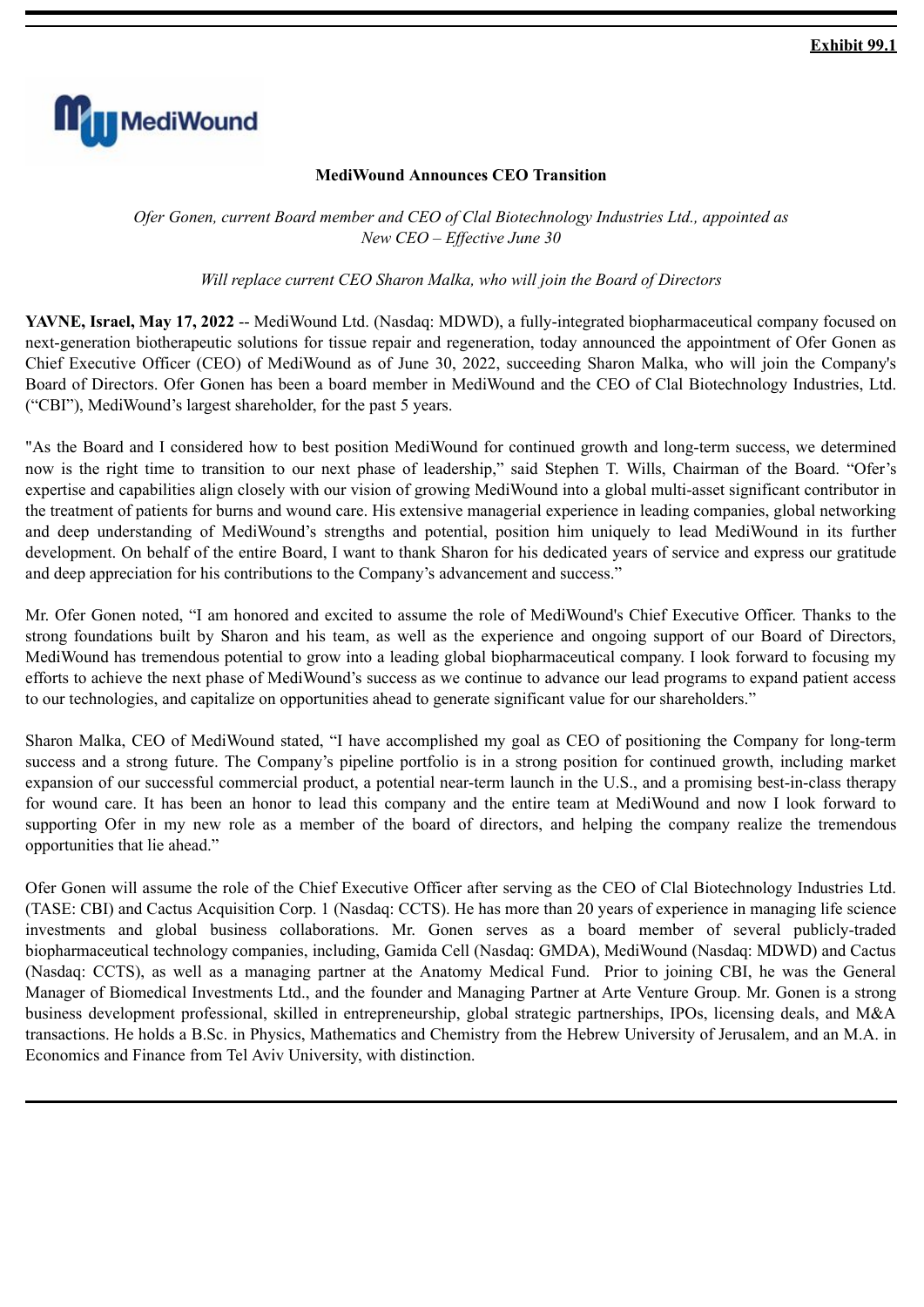### **About MediWound Ltd.**

MediWound is a biopharmaceutical company that develops, manufactures, and commercializes novel, cost effective, biotherapeutic solutions for tissue repair and regeneration. Our strategy leverages our enzymatic technology platform, focused on next-generation bioactive therapies for burn care, wound care, and tissue repair.

NexoBrid®, our commercial orphan biological product for non-surgical eschar removal of deep-partial and full-thickness thermal burns, is a bromelain-based biological product containing a sterile mixture of proteolytic enzymes that selectively removes burn eschar within four hours without harming surrounding viable tissue. NexoBrid is currently marketed in the European Union and other international markets and is at registration-stage in the U.S. NexoBrid is supported by the U.S. Biomedical Advanced Research and Development Authority (BARDA).

EscharEx®, our next-generation bioactive topical therapeutic under development in the U.S. for debridement of chronic and hard to heal wounds. EscharEx was well-tolerated and has demonstrated safety and efficacy in the debridement of various chronic and other hard-to-heal wounds, within a few daily applications in several Phase 2 trials.

MW005, our topical biological drug for the treatment of non-melanoma skin cancers, is a clinical-stage product candidate under development.

Committed to innovation, we are dedicated to improving quality of care and patient lives. For more information, please visit www.mediwound.com.

#### **Cautionary Note Regarding Forward-Looking Statements**

*MediWound cautions you that all statements other than statements of historical fact included in this press release that address activities, events, or developments that we expect, believe, or anticipate will or may occur in the future are forward-looking statements. Although we believe that we have a reasonable basis for the forward-looking statements contained herein, they are based on current expectations about future events affecting us and are subject to risks, assumptions, uncertainties, and factors, all of which are difficult to predict and many of which are beyond our control. Actual results may differ materially from those expressed or implied by the forward-looking statements in this press release. These statements are often, but are not always, made through the use of words or phrases such as "anticipates," "intends," "estimates," "plans," "expects," "continues," "believe," "guidance," "outlook," "target," "future," "potential," "goals" and similar words or phrases, or future or conditional verbs such as "will," "would," "should," "could," "may," or similar expressions*.